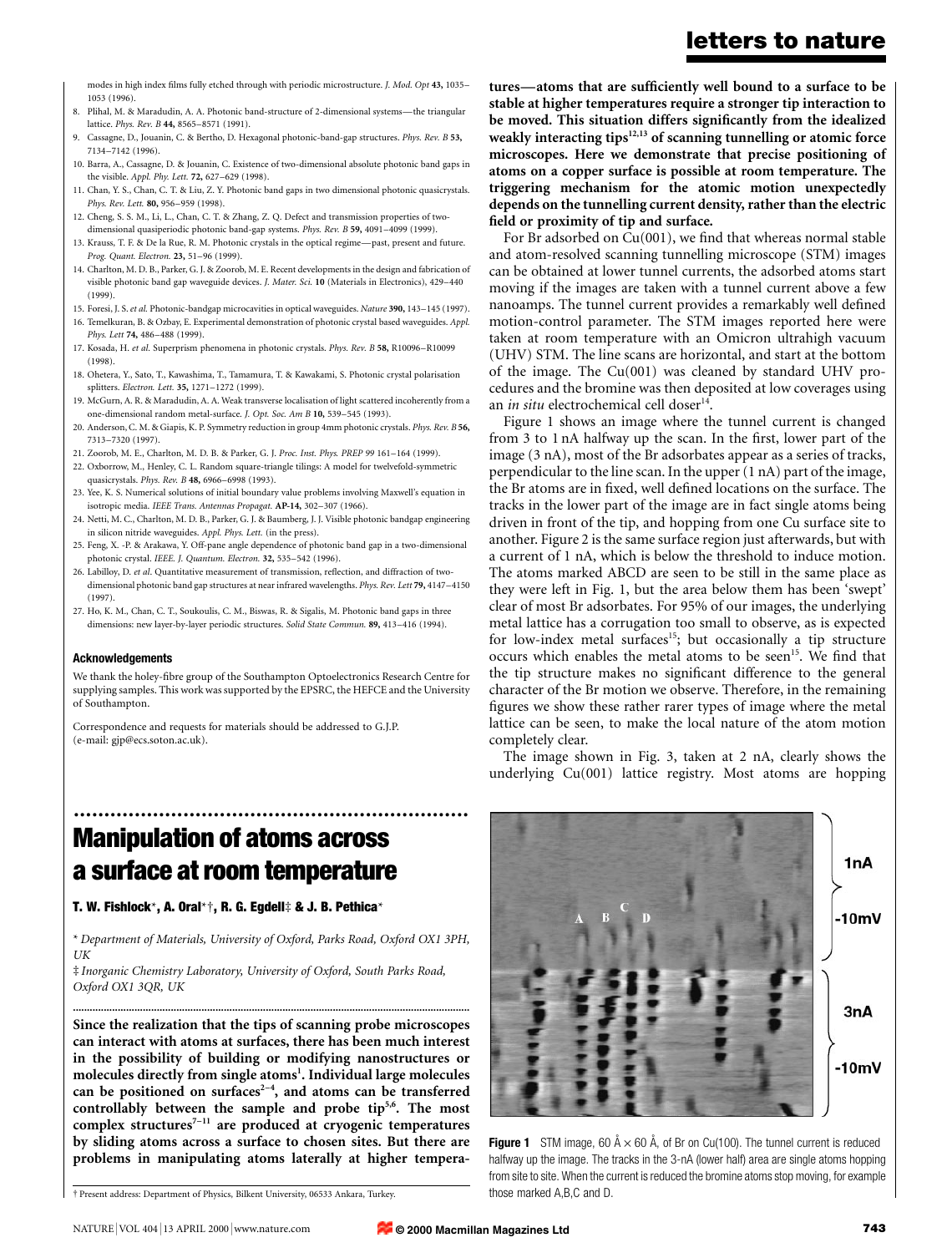## letters to nature

between nearest-neighbour sites in the {110} direction most nearly normal to the line scan direction. The line scan in Fig. 1 is along [110], producing essentially straight tracks, whereas in Fig. 3 it is slightly misoriented from [110], giving zigzag tracks—most individual hops are along  $[1\bar{1}0]$  but some are along  $[110]$ . Aligning image line scans along  $\{100\}$  produces fairly even zigzag tracks at  $45^{\circ}$ to the scan line. The form of the hopping motion of a single atom is shown in more detail in a line section of the image along one of the hopping paths (Fig. 4). The bromine is imaged as a depression in the surface, so as the tip nears the atom its track lowers towards the surface. At a critical separation the Br jumps away from the tip, so the tip then jumps back out to the normal height above the Cu surface. The process is similar that described by Meyer et  $al.^{10}$  for carbon monoxide on Cu at 30 K.

We conclude from all the above that the atoms are pushed (repelled) by the tip along the easiest available {110} direction. As might be expected, this is the direction with the lowest diffusion barrier to motion. The motion resembles a `cut' or `sliced' shot in billiards. The atom moves at nearly right angles to the direction of tip scan, because the tip's closest-approach distance to the Br atom increments in the direction normal to the raster line scan.

It might be thought that all that is now required to move an atom to a specified location is to move the tip towards the atom from the opposite direction with a tunnel current above the threshold. This is much more difficult at room temperature than at cryogenic temperatures, because minute drifts of tip position between the time of the prior imaging (below threshold, to see what is to be manipulated) and the manipulation stroke itself, cause the tip to approach off-centre to the atom—and hence to risk either an undesired sideways jump or even a complete miss.

We have solved this problem by modifying the motion-inducing stroke to include a small rapid `dither' perpendicular to the stroke direction. The stroke thus locally replicates the effect of the image line scan on a single atom. Figure 5 shows the `before' and `after' images of such a stroke on the marked atom. It has been deliberately displaced by five lattice spacings, and this can be done in a controlled manner over any chosen, programmed distance. Clearly, the size of the lateral dither affects the proximity to which groups of atoms can be laterally positioned—at present, this is within a couple of nearest-neighbour spacings. A thermally highly stable STM, with a smaller and more carefully shaped lateral dither

pattern, should permit very close atom placement at room temperature and above.

For a given tip, the threshold current required to induce atom motion was remarkably stable and reproducible. Even for different tips, and hence different appearances of the metal and Br atoms, the value always lay between 1 and 6 nA. We found that the tips that had the highest threshold currents also gave the smallest adsorbate image corrugations below the threshold. Small image corrugation suggests blunter tips, hence a larger area over which the tunnel current is spread and thus a lower current density at a single atom site. This suggests that the threshold at an atom might be governed by current density at that atom rather than just total tip-surface current.

Varying the tunnel parameters produced some interesting effects. (1) The polarity of voltage between tip and surface had no discernible effect on the threshold current for motion: the polarity could even be reversed during motion, with no apparent effect. This implies that fixed dipoles at the surface have no significant role.  $(2)$ Increasing the imaging voltage also did not detectably affect the threshold current. Images were taken at 1 nA and tip biases varying between 5 mVand 400 mV, and at none of these biases was any atom motion induced. The forces on induced atom dipoles depend on field squared, so there should be a very substantial change in tipfield-induced polarization forces over this voltage range, but nothing was in fact seen. (3) In contrast, in the same experiments, if the current was increased to 3 nA, the atoms always moved, irrespective of tip voltage. Taken together, these results strongly imply that the electric field between tip and surface is not directly responsible for the observed induction of motion.

More surprisingly, halving the voltage at constant current during an image failed to induce motion, whereas doubling the current at constant voltage during the same image did induce motion. Because in both cases the tip-surface separation should be reduced by a roughly similar amount, this implies that the actual distance between tip and surface itself is not solely responsible for the onset of atom movement. That is, although there is surely an overall distance-dependent force<sup>12,13</sup> with some repulsion on the Br atom, such short-range forces seem not to be the dominant factor in triggering individual site-to-site lateral motion. This leaves us with the actual tunnel current density as the main mechanism for



Figure 2 Image taken immediately after Fig. 1, showing the same atoms marked A,B,C and D. The area below them, swept almost clear of Br atoms, is the 3-nA area of Fig. 1.



**Figure 3** STM image, 120  $\AA \times 120$   $\AA$ , showing most Br atoms moving across the clearly visible Cu lattice. (The image was taken at 2 nA, 10 mV.) Each individual hop is in a {110} direction.

**© 2000 Macmillan Magazines Ltd**